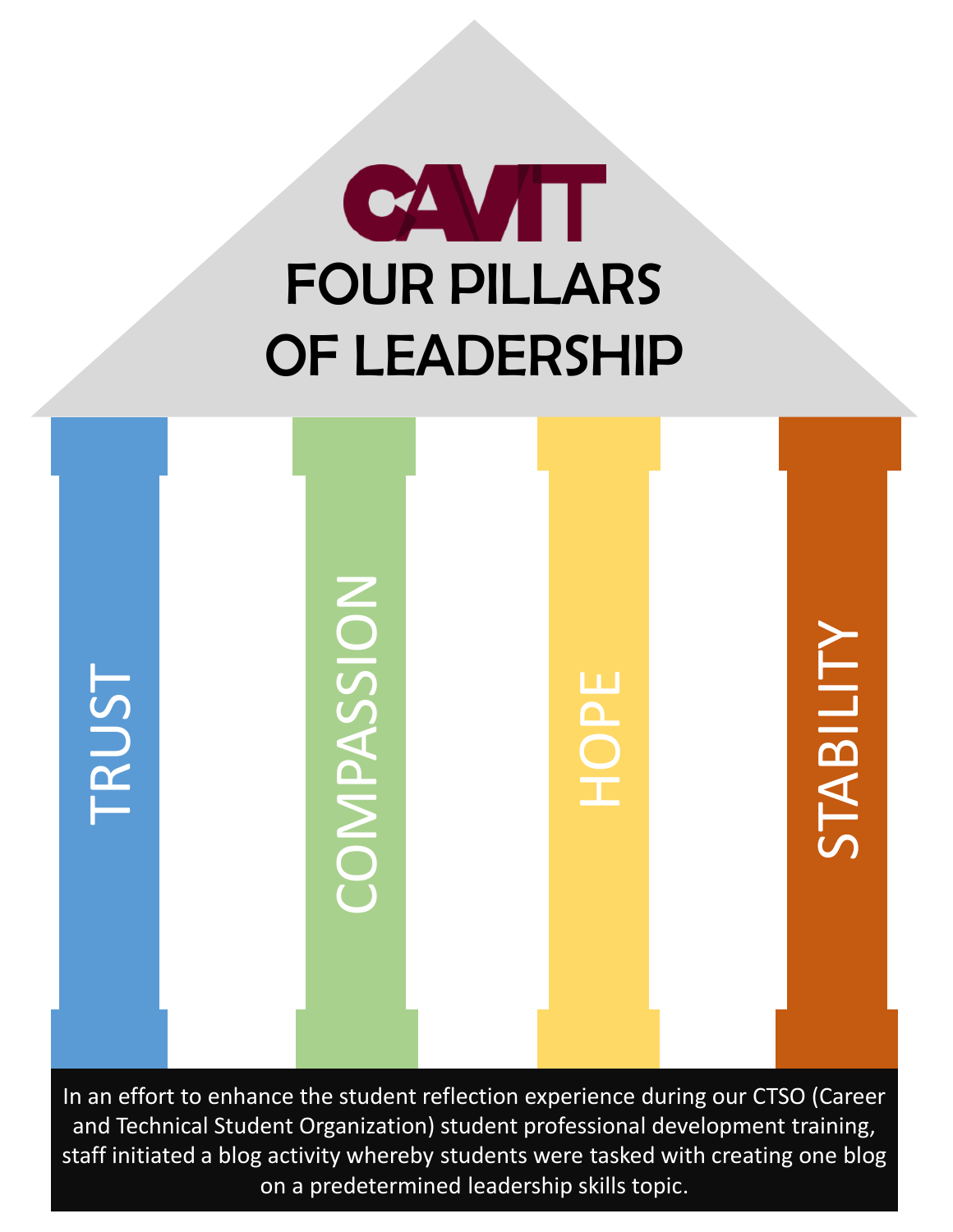I hope to build a bunch of relationships with my CAVIT peers and teacher! In these relationships I want to be able to have that trust factor, so I know I can rely on them and we can all be here for one another.

I plan to focus on this pillar by forcing myself to trust others and myself more.

I plan to be confident and trust my thoughts and ideas.

I want to learn how to trust people more because it is something that's hard for me.

Trusting the process and making sure others trust me.

By being reliable and showing that I can get things done when I say I will.

I will work on earning trust from my classmates and teachers.

To trust the people around me and trust that I know what I am doing.

I plan to be able to trust my fellow classmates by making a routine that we will follow everyday that will allow us to create a bond. Being trustworthy will also help me create relationships between me and my classmates.

I plan on continuing to believe in my teacher and I am going to trust the process of learning at home while school is inperson and not fall behind my classmates.

I want to get to know people better and know I can trust them.

I plan on focusing on trust this school year by respecting everyone's, including my teachers', opinion, religion, and beliefs. If I treat others the way they wish to be treated, I will gain their trust.

Its hard to trust other people to do things without you overlooking it and I need more work on that.

I plan on talking to others about their issues, or anything they're willing to share. If they don't want to share those things with others, I will not do so. I will also give my trust in others as well.

I plan to focus on my chosen leadership by always telling the truth to someone whether its school related or non-school related. Why? Well that is how you can build trust with someone and I believe trust is the biggest part when it comes to a relationship with others.

Trust in someone or having strength in someone and able to do something with someone that you trust for the rest of the school year.

I will build trust with my teachers by being honest and complete work to the best of my abilities. I will build trust with the people I work with by being responsible and owning up to mistakes. I will build trust with my patient by doing my best to assist them.

I plan to allow myself to not be as guarded and let other people's ideas in.



# TRUST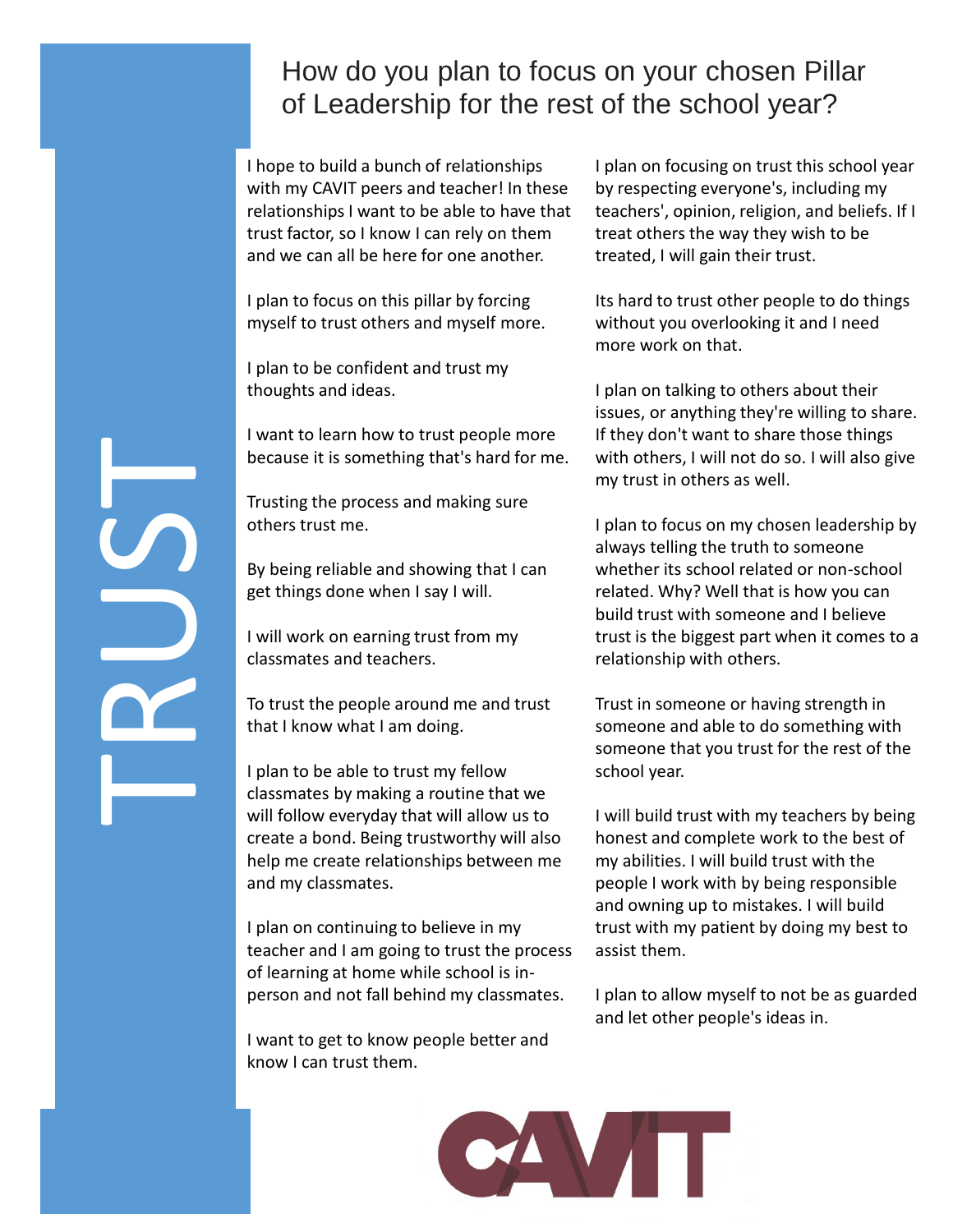To show my hard work and passion that I have towards learning.

By trying to be more emotionally available for other people.

By being kind to those around me and do my best to be selfless.

By acting unselfishly and volunteering online and later if I can in-person to give back to the community and to those in need.

By always being open to those who need me and sympathetic to those who are afraid to ask for help. I have compassion for my future and those around me striving for the same success.

I will try and project compassion to those who need it and to care for those who are going through a hard time due to this pandemic

By demonstrating compassion to everyone and working on being nicer to everyone I meet.

By helping others that are struggling and connecting with my peers/teachers .

I plan to be compassionate towards my classmates when they need me to be but not just that but to be trustworthy of what they have to say to me and not blurt it out to others.

To always be kinder to other people and to try to understand someone's situation for a different perspective.

I will be focusing on this to be a compassionate leader and to seek an influence, not any authority. I don't want to demand others but I do want to encourage others for the rest of the school year.

By putting in extra effort and compassion and work. You can tell the difference from something that was made with no thought and something that was made with compassion. I want my work to impress and show the compassion I put into my work.

I will do my best to put myself in the shoes of other people and try to understand their situations and love them through it.

By trusting more people and trusting myself more.

By focusing and maintaining a good understanding on everything I am doing and doing it to my fullest potential.

I will try to focus on being nicer to people. I have a tendency to be a little harsh, and even though I don't actually mean it, I want to be nicer.

Really pushing myself and giving all I have everyday to the classroom and really follow through everything we learn and be able to remember and do it myself.

My plan is to just focus on helping others feel good about the choices they make and lift them. Also trying to be inspirational can help.



By the By also<br>
my b By ack<br>
my b By ack<br>
my b By ack<br>
minimed<br>
mead<br>
mead<br>
mead<br>
mead<br>
strivi unil<br>
going<br>
pand<br>
By de and y<br>
mand<br>
mead<br>
mead<br>
mead<br>
mead<br>
mead<br>
mead<br>
mead<br>
mead<br>
mead<br>
mead<br>
mead<br>
mead<br>
mead<br>
mead<br>
mead<br>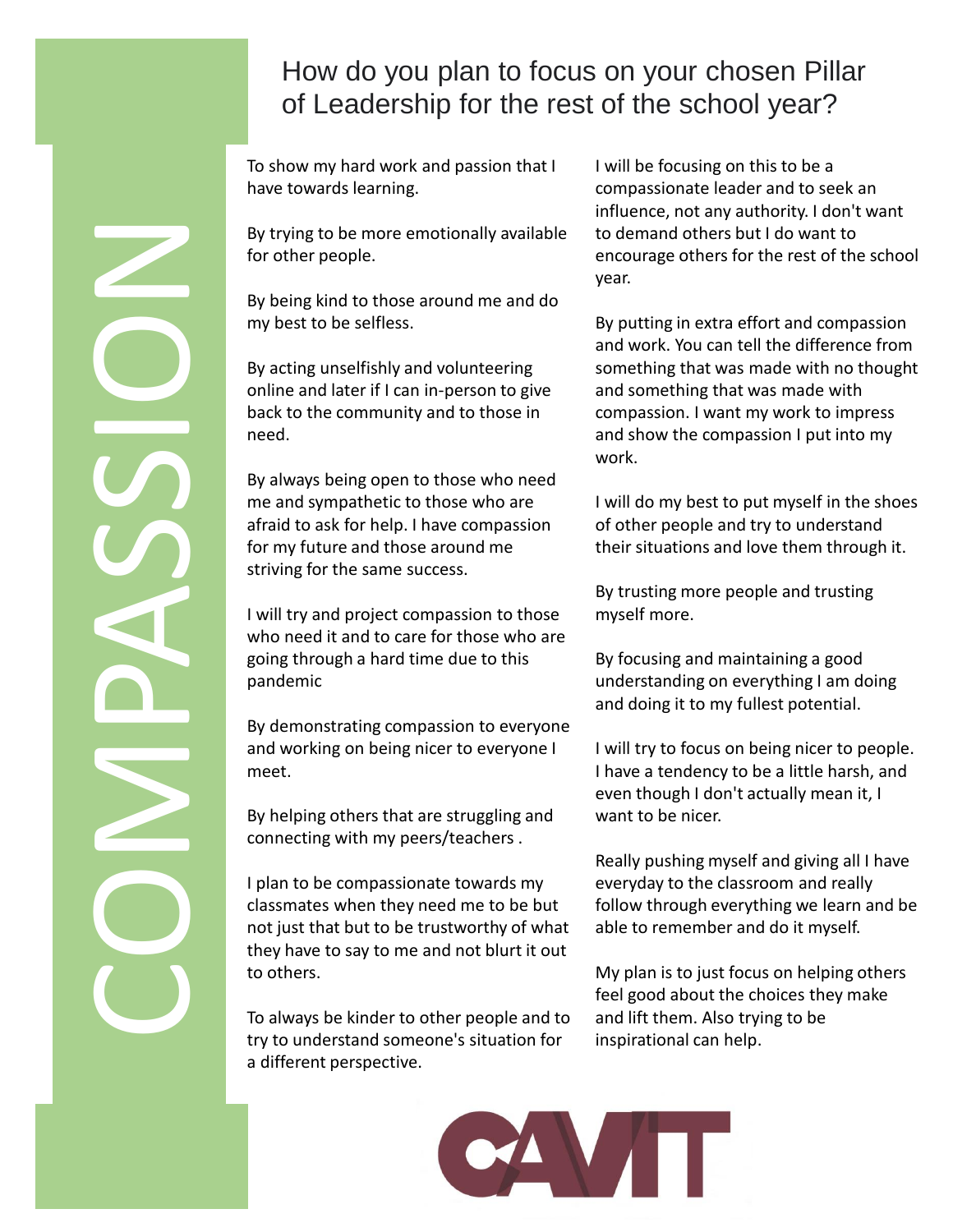By trying to keep myself more positive and hopeful about my decisions and life.

I want to be able to believe in the possibilities I have for the future and have faith that at least one may come true.

I will have hope to finishes the school year strong.

By trying to have a positive look on everything, even if I'm having a bad day or going through some person issues.

I want hope in myself to finish everything on time, and turn in everything on time to have good grades throughout the school year.

Believe in myself that I can succeed in this class and continue to work harder.

By helping students in my class study and stay focused giving them the hope they need to move forward.

By trusting my instincts and reminding myself that with hope comes the trust and creativity I need in order to become the leader I desire to be.

I chose hope because I don't want to give up.

Be optimistic and not think about what I can't do, but what I can do.

By keeping positive about the future.

I will make the right choices to give myself hope for the next years to come.

To stay positive and know that anything I set my mind to can ne completed.

I plan on doing this by trying to maintain a positive attitude through tough times/hardships.

By working hard for the future of my fellow peers and cheering on the HOSA members excitement and visions for the future.

Staying positive, thinking about the good that comes from things, and overall just keeping a positive outlook.

I'd like to be certain of the choices that I make in order for me to not only bring hope to myself that I can achieve these goals but also to my family so that I can become a person that they are proud of.

I plan to focus on hope by always keeping an optimistic attitude regardless of the things that are happening in our world today. I will do my best to be the person people can count on to keep a smile on their face and a positive attitude, even in the hardest of times.

I would maintain on what I need to focus on, and improve in the long run. "Slow and steady wins the race."

I plan to focus on this by doing everything I can this year and hoping my efforts will pay off for it.

I will put all of my best efforts towards the class and my work.



## For the city of the city of the city of the city of the city of the city of the city of the city of the city of the city of the city of the city of the city of the city of the city of the city of the city of the city of th